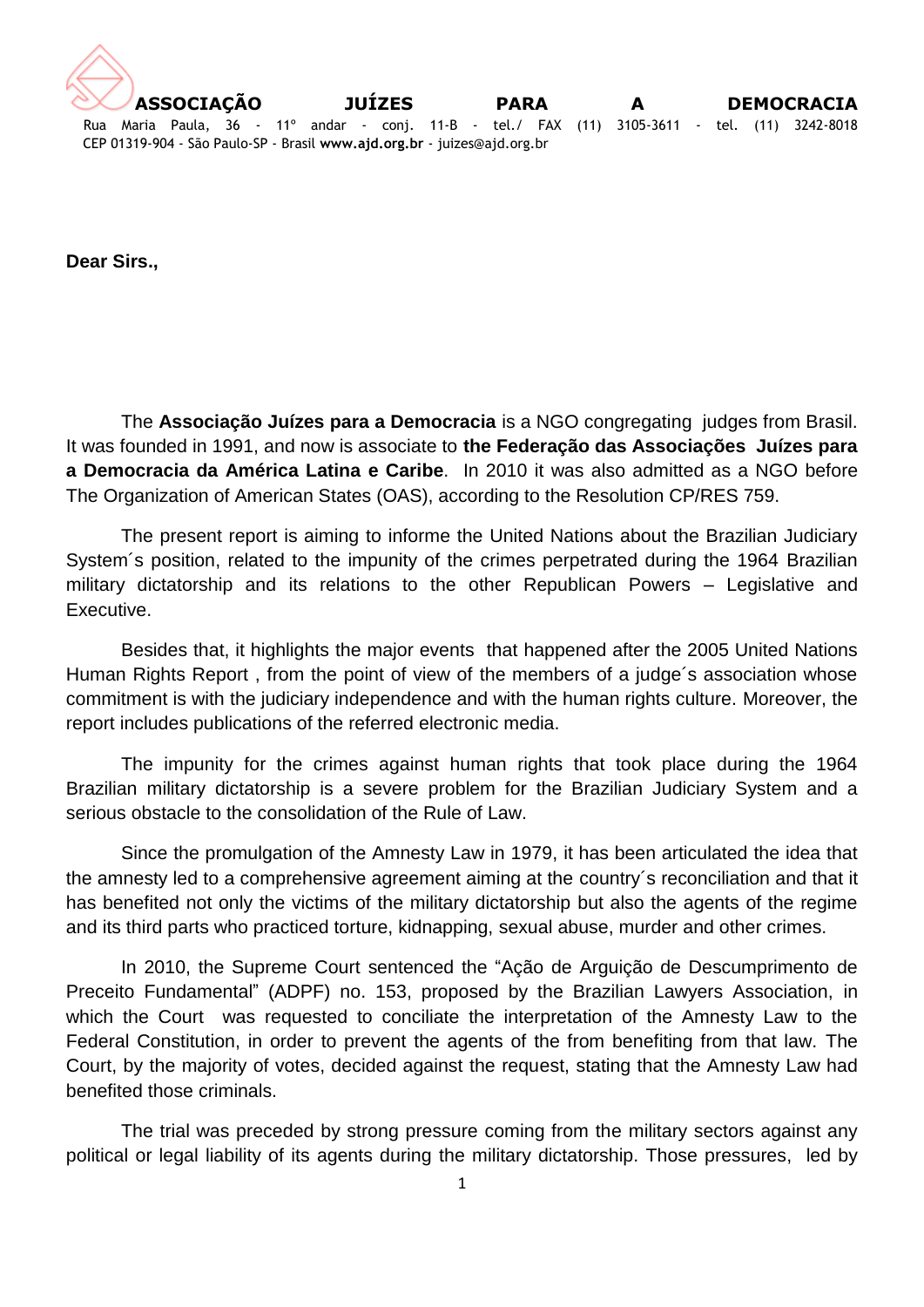the former Minister of Defense Nelson Jobim – who had also been a minister of the Supreme Court and its president from 2004 to 2006 – , started at the end of 2010 due to the publication of the 3rd National Plan of Human Rights.

The trial lasted two days. At the end of the first day, the judges were welcomed in a dinner offered by the President of the Republic to honor Minister Cesar Peluso and Minister Gilmar Mendes, members of the Supreme Court who were also participating in the trial [\(http://www.conjur.com.br/2010-abr-19/gilmar-mendes-encerra-gestao-recebendo](https://correio.tjsp.jus.br/OWA/redir.aspx?C=b964122e5ed747cbb8db9ea16c5f9257&URL=http%3a%2f%2fwww.conjur.com.br%2f2010-abr-19%2fgilmar-mendes-encerra-gestao-recebendo-homenagens-jantar-lula)[homenagens-jantar-lula](https://correio.tjsp.jus.br/OWA/redir.aspx?C=b964122e5ed747cbb8db9ea16c5f9257&URL=http%3a%2f%2fwww.conjur.com.br%2f2010-abr-19%2fgilmar-mendes-encerra-gestao-recebendo-homenagens-jantar-lula) )

After that, The Inter-American Court of Human Rights – IACHR – judged the Case Gomes Lund, that covered kidnappings and other crimes committed in the so called Araguaia Guerilla. *At the end, their resolutions discussed that a State has to conduct penal and investigations of the facts in an effective way,]* so as to clarify them, determining the respective penal responsible and applying the sanctions and consequences that the law demands.

Following that Court determinations, Minister Cesar Peluso – president of the Supreme Court – stated that those determinations were not a valid and effective rule in the Brazilian Judiciary System and, therefore, they would not be applied by the national judges and tribunals. The president stressed that future investigations would be blocked through the concession of habeas corpus, that is, they would be considered illegal. The Minister Marco Aurelio – another member of that Court – stated likewise.

## As below:

Minister (Peluso) rejected the possibility of reversing the decision of the Supreme Court . He said that, at the top of it, the country could be subjected to sanctions established by the Convention ratified by Brazil when it became a member of the Organization of American States – OAS. Peluso also said that in the event of anybody starting a legal process against possible **responsible** the person that felt damaged could request a habeas corpus and the Supreme Court would concede it at once.

For Minister Marco Aurelio Mello, the domestic law, established by the Federal Constitution has to overtake the international law. He also said that the decision of IACHR has just a political effectiveness and it has no grounds as a legal rule. As a matter of fact, it will have no effect at all, it is only a recommendation.

## [\(http://ultimosegundo.ig.com.br/politica/punicao+da+oea+nao+anula+decisao+sobre+lei+da+ani](https://correio.tjsp.jus.br/OWA/redir.aspx?C=b964122e5ed747cbb8db9ea16c5f9257&URL=http%3a%2f%2fultimosegundo.ig.com.br%2fpolitica%2fpunicao%2bda%2boea%2bnao%2banula%2bdecisao%2bsobre%2blei%2bda%2banistia%2bdiz%2bpeluso%2fn1237869044077.html) [stia+diz+peluso/n1237869044077.html\)](https://correio.tjsp.jus.br/OWA/redir.aspx?C=b964122e5ed747cbb8db9ea16c5f9257&URL=http%3a%2f%2fultimosegundo.ig.com.br%2fpolitica%2fpunicao%2bda%2boea%2bnao%2banula%2bdecisao%2bsobre%2blei%2bda%2banistia%2bdiz%2bpeluso%2fn1237869044077.html)

## And more,

ConJur – The Supreme Court had a busy year in the legal field. What matters resolved by the Court were the most important ones?

Cesar Peluso – The constitutionality of the Amnesty Law was the most important of them. Socially, it was a relevant contribution of the Supreme Court for the soothing of the souls in the Brazilian society. What would the aim of that legal investigation of accountabilities be if it could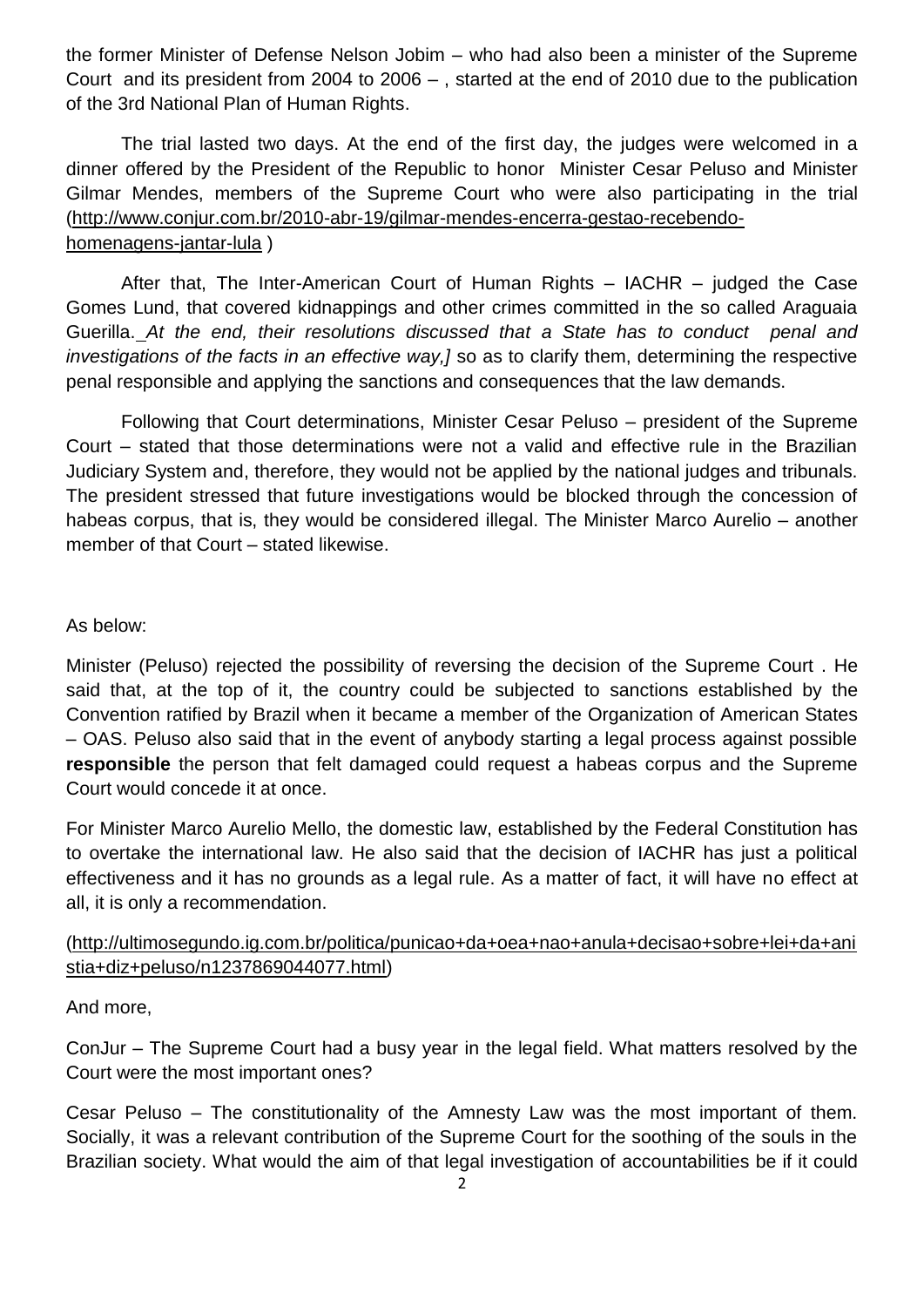not be useful anymore? All penal and civil deadlines have expired. Why bring that issue back to the legal system? For historical purposes, it is good. But legally, there is no more legitimate interest. It would be inutile. From the practical point of view, the social repercussion was very good and it relieved some disagreeing voices. Besides that, no one could have ever known where that discussion could lead.

ConJur – Would there be the risk of the beginning of a witch-hunt?

Cesar Peluso – Yes.

## [\(http://www.conjur.com.br/2011-jan-09/entrevista-cezar-peluso-presidente-supremo-tribunal](https://correio.tjsp.jus.br/OWA/redir.aspx?C=b964122e5ed747cbb8db9ea16c5f9257&URL=http%3a%2f%2fwww.conjur.com.br%2f2011-jan-09%2fentrevista-cezar-peluso-presidente-supremo-tribunal-federal-cnj)[federal-cnj\)](https://correio.tjsp.jus.br/OWA/redir.aspx?C=b964122e5ed747cbb8db9ea16c5f9257&URL=http%3a%2f%2fwww.conjur.com.br%2f2011-jan-09%2fentrevista-cezar-peluso-presidente-supremo-tribunal-federal-cnj)

Those statements with political contents were unusual for members of that court, particularly because of the context of a centralized power structure which is not used to democratic practices and to the human rights culture. The statements were the key signal so that the Judiciary System would remain obstructed for the military dictatorship crimes and unresponsive to the grave violations of the human rights that had taken place in that period.

From that time on, there has not been a single register of enforcement of that IACHR´s sentence. The impunity situation related by that Committee in 2005 persists even today. Unlike other Latin American countries, Brazil has not had a sole case of investigation and legal process to find out the accountability of the state agents who *had* practiced such crimes.

IACHR also highlighted that the State must adopt, in a reasonable deadline, the necessary measures to typify the unlawful action of kidnapping in accordance to the inter American parameters, and while doing that, it must adopt all steps to guarantee an effective trial and if necessary, the adequate punishment related to the facts in which the kidnapping took place through the existing mechanisms of the domestic law.

Concerning that, it was proposed the Bill # 245/2011 that has been analised slowly by the Federal Senate and whose possibilities of approval in short terms are remote. For that, let´s take into account that in a determined action of the federal government, it was approved a law that created the Truth Commission. Meanwhile, because of the lack of that determination, the Bill # 573/2011 has already been rejected by an internal commission of the House of Representatives. That Bill regulates the correct interpretation of the Amnesty Law, in order to exclude the crimes from the military dictatorship period.

It is important to notice that this last Bill was inspired by the Supreme Court decision to the ADF 153, because Minister Eros Grau stated that the Legislative had to give the interpretation to the law that was requested to the Court. The Executive Power usually says that the problem is in the hands of the Judiciary.

One notices that , at this point, related to the impunity ,the powers of the republic put the brunt on each other´s shoulders and none of them take any effective step, where the highest Court of the country and the Judiciary System in general participate in an inconceivable articulate at the expenses of Justice and Human Rights.